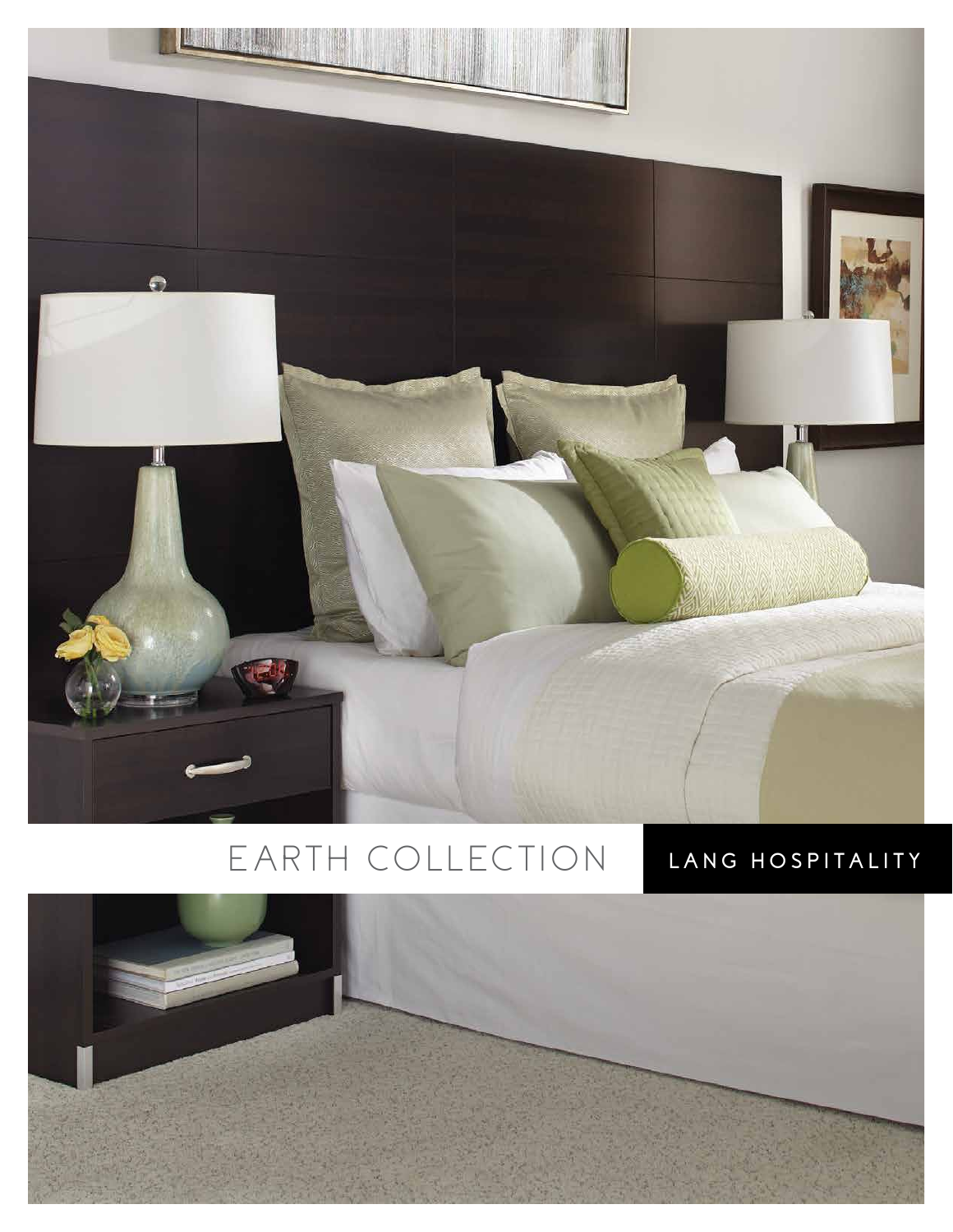

- **<sup>a</sup>** EARTH Night Stand 1 Drawer **item#** QIEAR-149 **dimensions** 24"W x 16"D x 24"H
- **<sup>b</sup>** EARTH (24" W) 4 Panel Wall Guard 48" **item#** QIEAR-184 **dimensions** 24"W x 1"D x 48"H
- **<sup>c</sup>** EARTH Queen 8 Panel Headboard 48" **item#** QIEAR-198 **dimensions** 62"W x 1"D x 48"H
- **<sup>d</sup>** EARTH Desk (4 Legs) **item#** QIEAR-150 **dimensions** 42"W x 24"D x 30"H

EARTH PRODUCTS ALSO AVAILABLE IN TRADITIONAL CHERRY

**products also**

- **<sup>e</sup>** EARTH Micro Fridge Unit **item#** QIEAR-120 **dimensions** 48"W x 22"D x 43"H
- **f** EARTH 3-Drawer with Shelf **item#** QIEAR-116 **dimensions** 36"W x 22"D x 36"H
- **<sup>g</sup>** EARTH Desk (4 Legs) **item#** QIEAR-51 **dimensions** 48"W x 26"D x 30"H

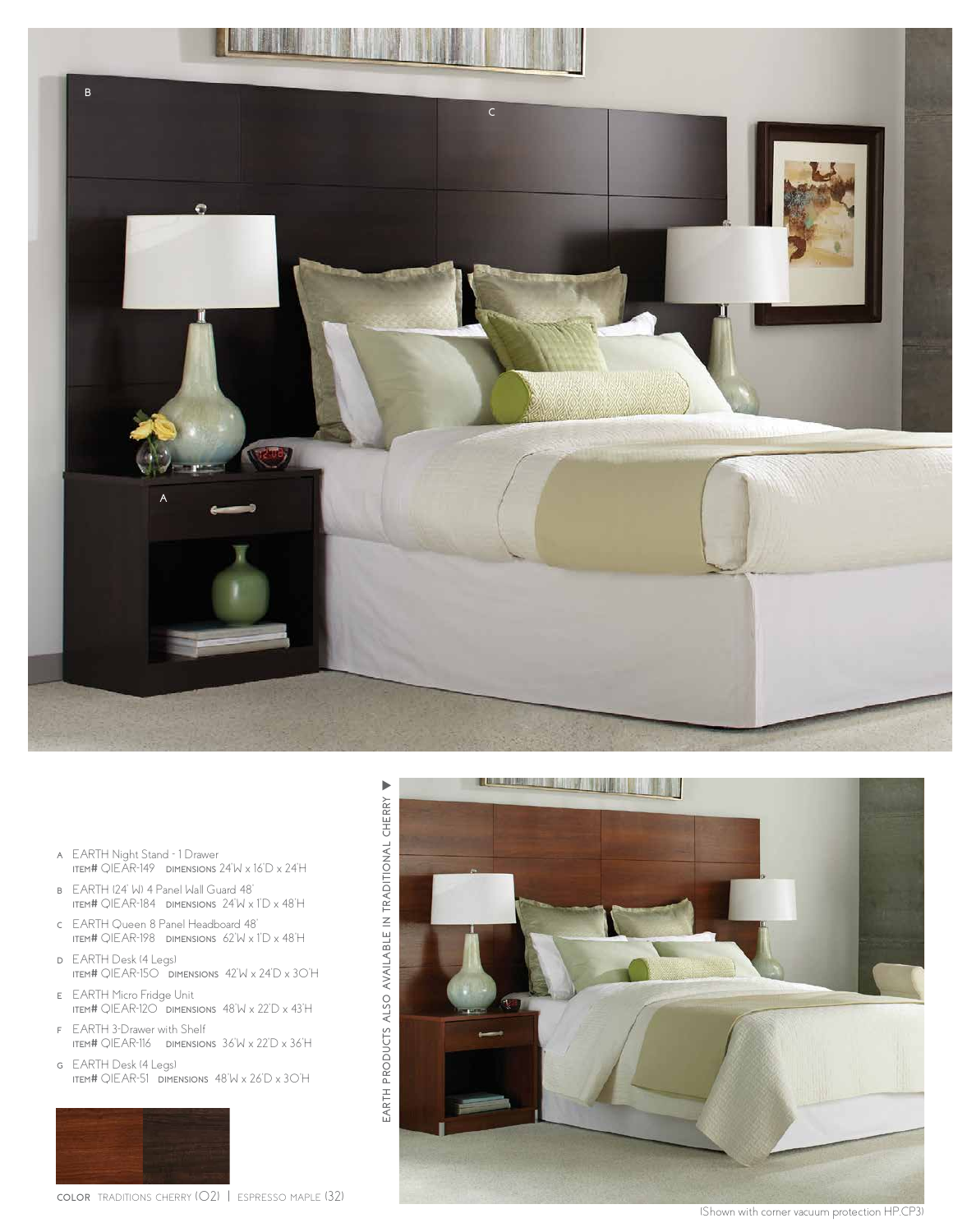



(Shown with corner vacuum protection HP.CP3)